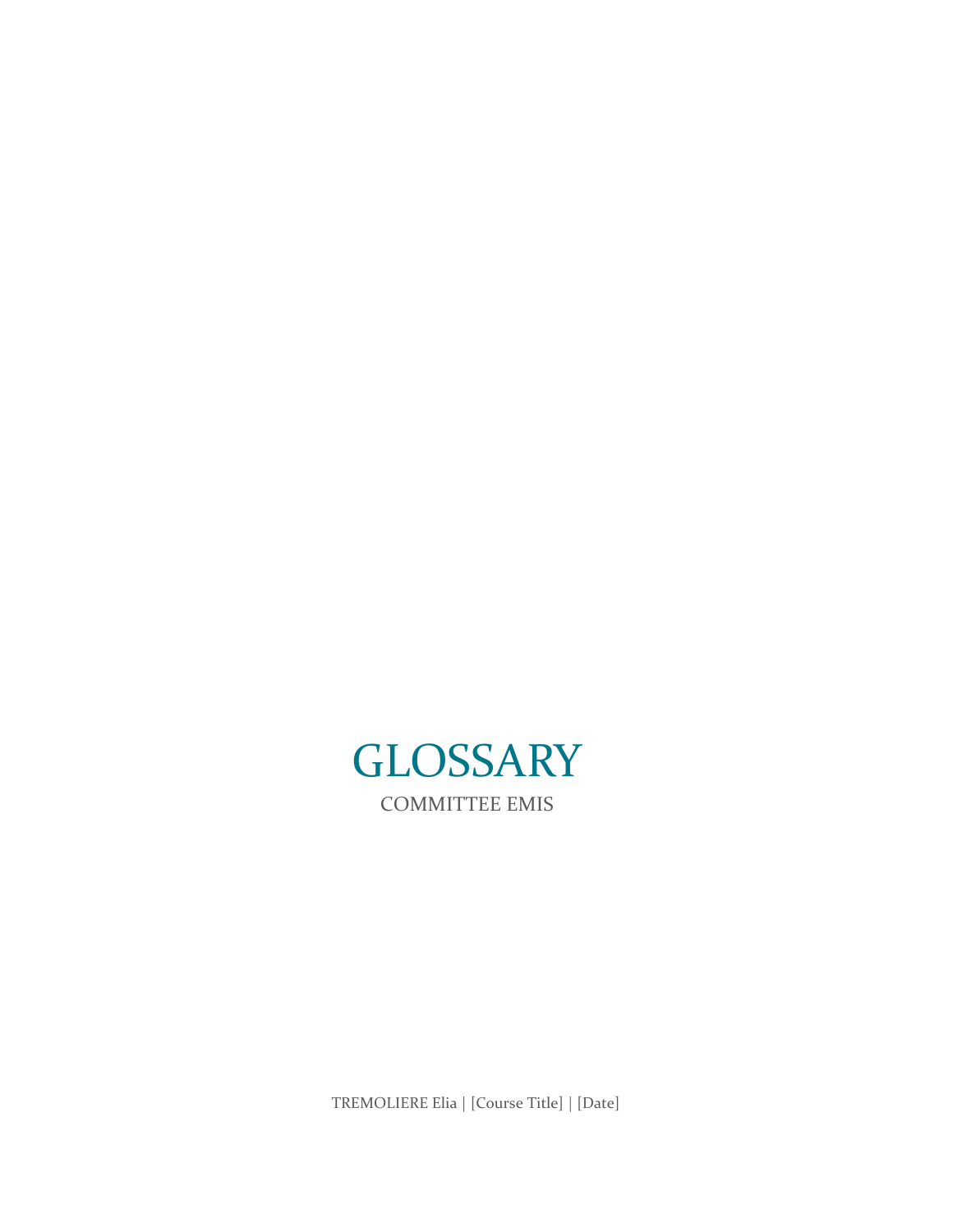# Contents

| $\bullet$ |                                                                          |
|-----------|--------------------------------------------------------------------------|
|           |                                                                          |
|           | ADAC - Allgemeiner Deutscher Automobil-Club (which means: General German |
|           |                                                                          |
|           |                                                                          |
|           |                                                                          |
|           |                                                                          |
|           |                                                                          |
|           |                                                                          |
|           |                                                                          |
|           |                                                                          |
|           |                                                                          |
|           |                                                                          |
|           |                                                                          |
|           |                                                                          |
|           |                                                                          |
| 0         |                                                                          |
|           |                                                                          |
|           |                                                                          |
|           |                                                                          |
|           |                                                                          |
|           |                                                                          |
|           |                                                                          |
|           |                                                                          |
|           |                                                                          |
| 0         |                                                                          |
|           |                                                                          |
| $\bullet$ |                                                                          |
|           |                                                                          |
|           |                                                                          |
|           |                                                                          |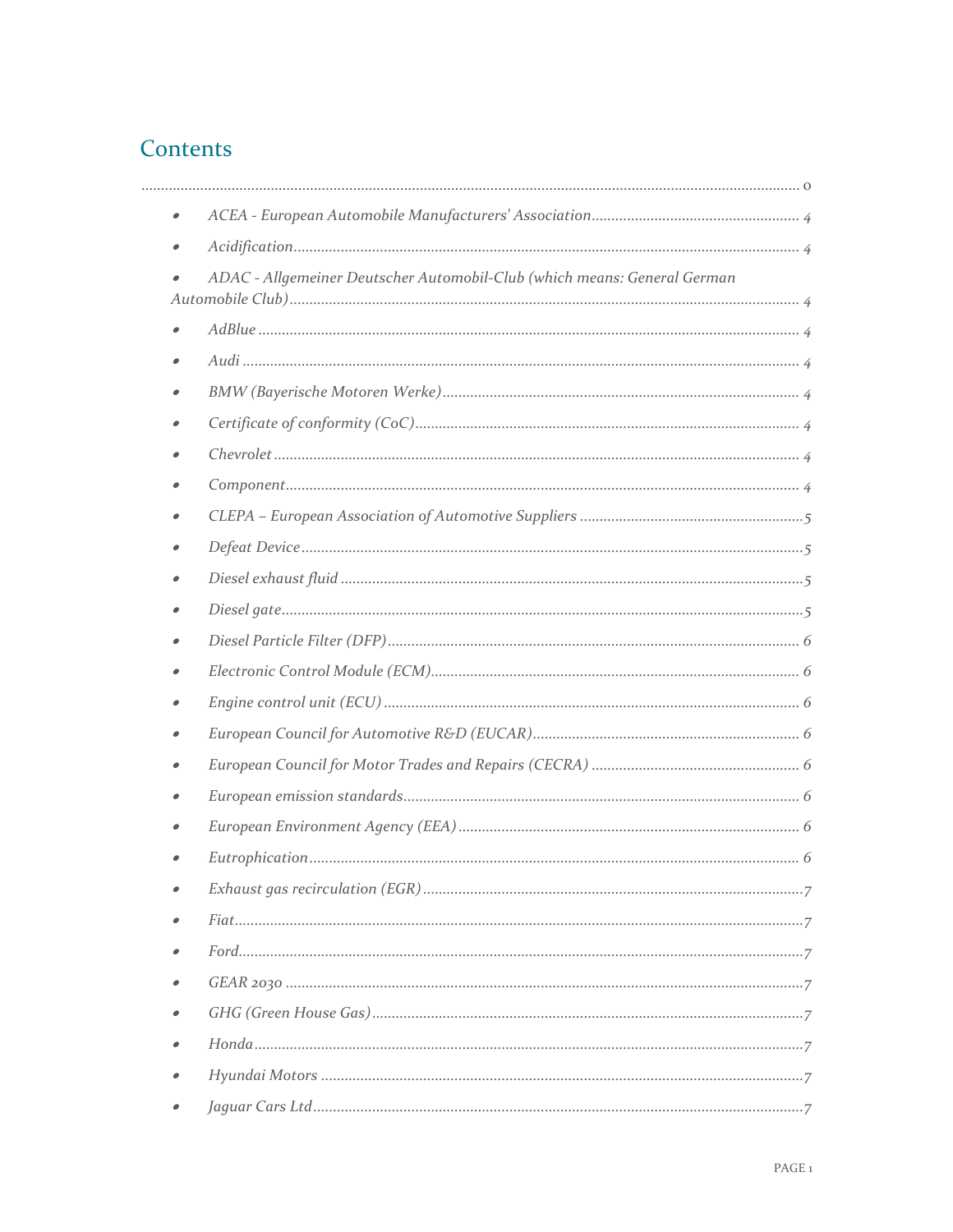| KBA (Kraftfahrt-Bundesamt - German Federal Motor Transport Authority) 8 |
|-------------------------------------------------------------------------|
|                                                                         |
|                                                                         |
|                                                                         |
|                                                                         |
|                                                                         |
|                                                                         |
|                                                                         |
|                                                                         |
|                                                                         |
|                                                                         |
|                                                                         |
|                                                                         |
|                                                                         |
|                                                                         |
|                                                                         |
|                                                                         |
|                                                                         |
|                                                                         |
| Renault.<br>10                                                          |
|                                                                         |
|                                                                         |
|                                                                         |
|                                                                         |
|                                                                         |
|                                                                         |
|                                                                         |
|                                                                         |
|                                                                         |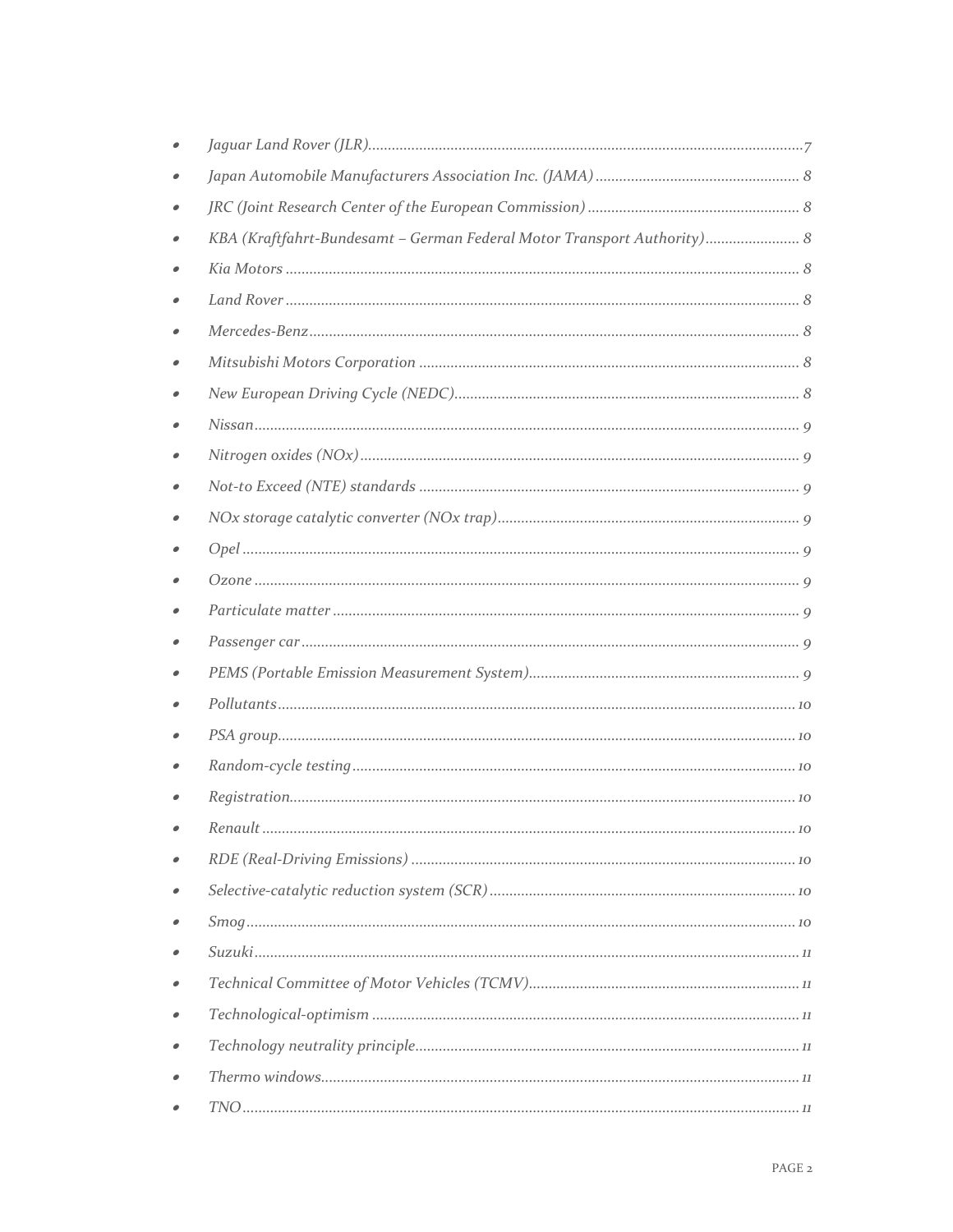| $\bullet$ |  |
|-----------|--|
| $\bullet$ |  |
|           |  |
|           |  |
| $\bullet$ |  |
|           |  |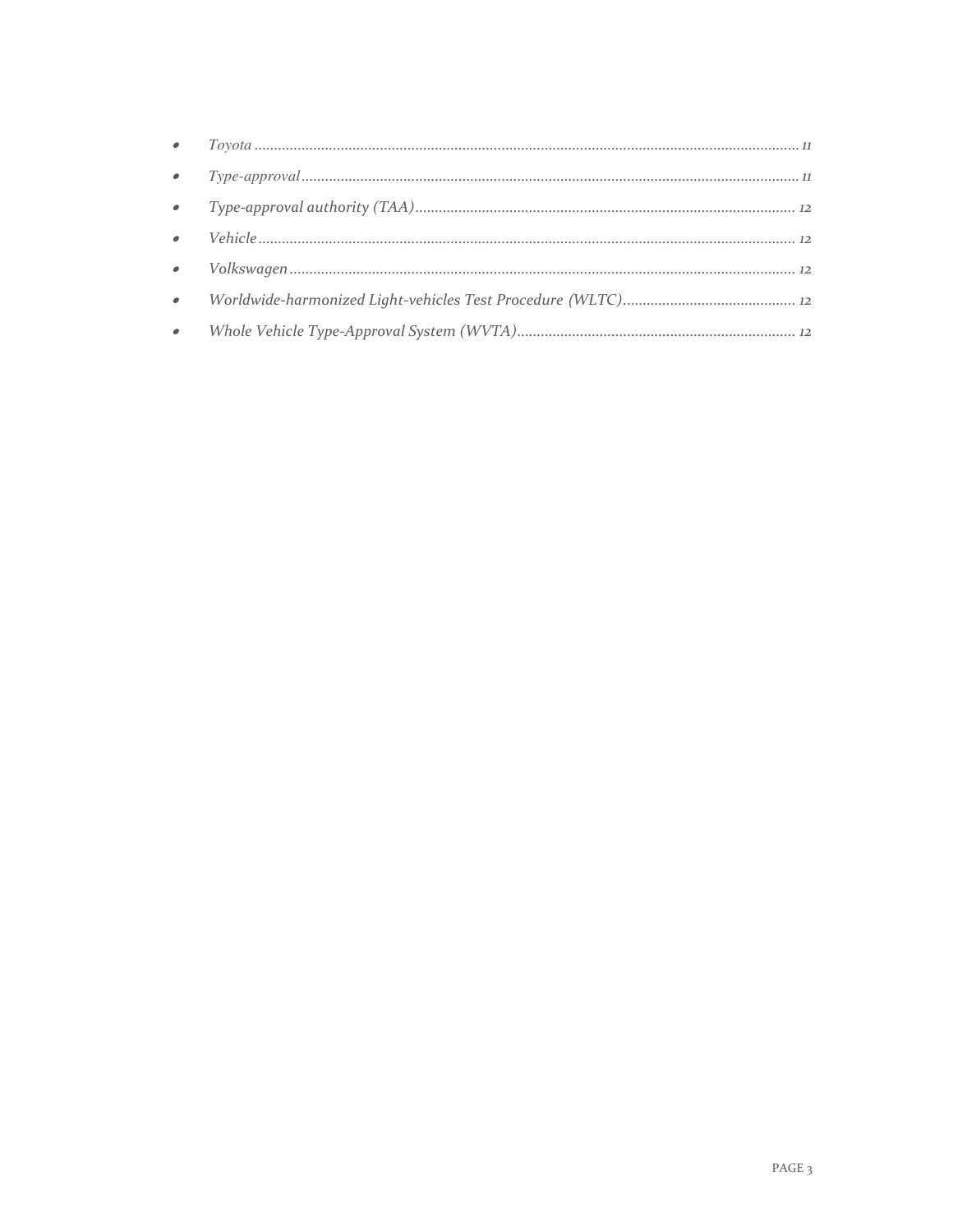# <span id="page-4-0"></span>A

# ACEA - European Automobile Manufacturers' Association

ACEA represents 15 Europe-based car, van, truck and bus manufacturers. It is an advocate for the automobile industry in Europe. ACEA's members are BMW group, DAF Trucks NV, Daimler AG, Fiat Chrysler Automobiles, Ford of Europe GmbH, Hyundai Motor Europe GmbH, Iveco S.p.A, Jaguar Land Rover, Opel Group, PSA Group, Renault SA, Toyota Motor Europe, Volkswagen AG, Volvo Car Corporation and Volvo Group.

Its main role is to define and promote the common interest, policies and positions of the European car industry. It is registered as a European lobby.

#### <span id="page-4-1"></span>**•** Acidification

Raise of the acidity in the soil, the water or the air because of human activities. It can modify chemical balance and affect ecosystems. Air acidification is linked principally to SO2, NOx and HCl emissions and causes acid rains.

<span id="page-4-2"></span> ADAC - Allgemeiner Deutscher Automobil-Club (which means: General German Automobile Club)

<span id="page-4-3"></span>The second-biggest automotive club worldwide, ADAC is also an official type-approval lab, accredited by the German Federal Motor Transport Authority (KBA) (see above).

#### • AdBlue

AdBlue is a fluid composed of water and urea, which is part of the SCR (Selective Catalytic reduction) system. Adblue liquid is stored in a separate tank with Diesel Exhaust Fluid. This chemical solution is injected into a specially modified part of the vehicle's exhaust and converts harmful NOx from diesel vehicle exhaust into harmless nitrogen, oxygen and steam.

<span id="page-4-4"></span>The inconvenience is that AdBlue need to be stock into a tank, which takes place and has to be filled.

#### Audi

German car manufacturer created in 1909.

# <span id="page-4-5"></span>B

#### BMW (Bayerische Motoren Werke)

German car manufacturer founded in 1916.

# <span id="page-4-6"></span> $\mathcal{C}$

# • Certificate of conformity (CoC)

A certificate of conformity is a statement by the manufacturer that the vehicle conforms to EU typeapproval requirements. EU countries cannot refuse to register vehicles if they have a valid CoC that proves their compliance with EU law.

#### <span id="page-4-7"></span>• Chevrolet

<span id="page-4-8"></span>American car brand created in 1911 and became a branch of General motor in 1918.

#### • Component

A device that is intended to be part of a vehicle and that may be type-approved independently of that vehicle.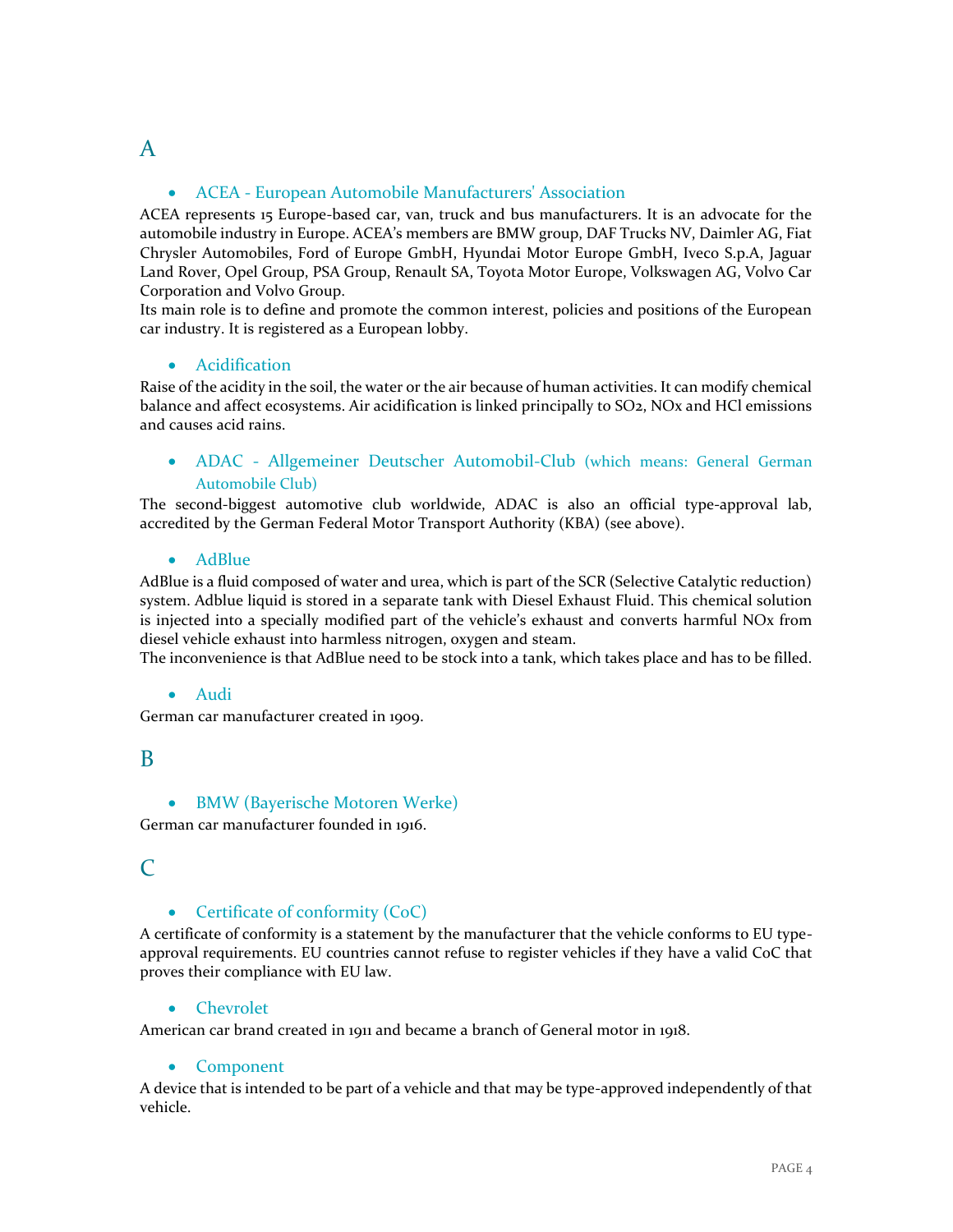# CLEPA – European Association of Automotive Suppliers

<span id="page-5-0"></span>CLEPA is an association representing the automotive supply industry in Europe. It is composed by the European automotive suppliers and helps them to coordinate actions, strategies and advises them on European affairs, or technical vehicle legislation.

CLEPA is present at international and European meeting and workshop, such as CARS21.

# D

# <span id="page-5-1"></span>**•** Defeat Device

A defeat device is basically anything that reduced the activity of an anti-pollution system in a car under specific circumstances.

#### Defines by 715/2007 Regulation as:

"any element of design which senses temperature, vehicle speed, engine speed (RPM), transmission gear, manifold vacuum or any other parameter **for the purpose of activating, modulating, delaying or deactivating the operation of any part of the emission control system**, **that reduces the effectiveness of the emission control system** under conditions which may reasonably be expected to be encountered in normal vehicle operation and use".

Defines by the US Clean Air Act as "an auxiliary emission control device (AECD) that **reduces the effectiveness of the emission control system** under conditions which may reasonably be expected to be encountered in normal vehicle operation and use, unless

1) such conditions are substantially included in the Federal emission test procedure;

2) the need for the AECD is justified in terms of **protecting the vehicle against damage or accident**;

3) the AECD does not go beyond the requirements of engine starting;

or 4) the AECD applies only for emergency vehicles and the need is justified in terms of preventing the vehicle from losing speed, torque, or power due to abnormal conditions of the emission control system, or in terms of preventing such abnormal conditions from occurring, during operation related to emergency response. Examples of such abnormal conditions may include excessive exhaust backpressure from an overloaded particulate trap, and running out of diesel exhaust fluid for engines that rely on urea-based selective catalytic reduction."

#### <span id="page-5-2"></span>**•** Diesel exhaust fluid

<span id="page-5-3"></span>Diesel exhaust fluid (DEF) is an aqueous urea solution made with urea and water, used in the selective catalytic reduction (SCR) in order to lower NOx emissions in diesel exhaust gases.

#### • Diesel gate

The diesel gate, or VW case, is a scandal revealed by an American NGO, the International Council on Clean Transportation (ICCT). Performing independent tests, the NGO has found that some cars emissions were above and beyond the limit permitted by US legislation.

It appears that Volkswagen has cheated emission tests on its diesel cars in the US, allowing nitrogen oxide (NOx) emissions well above legal limits, with dire consequences on health and the environment. Against the US Environment Protection Agency (EPA) pressure, VW has to admit that it falsified emissions tests run by employing special technology that only turned on during test conditions and which artificially lowered the amount of pollutants produced from diesel engines.

This scandal also highlighted the discrepancies between emissions in tests carried out under laboratory conditions and in road performance for both pollutants and CO2 for many cars.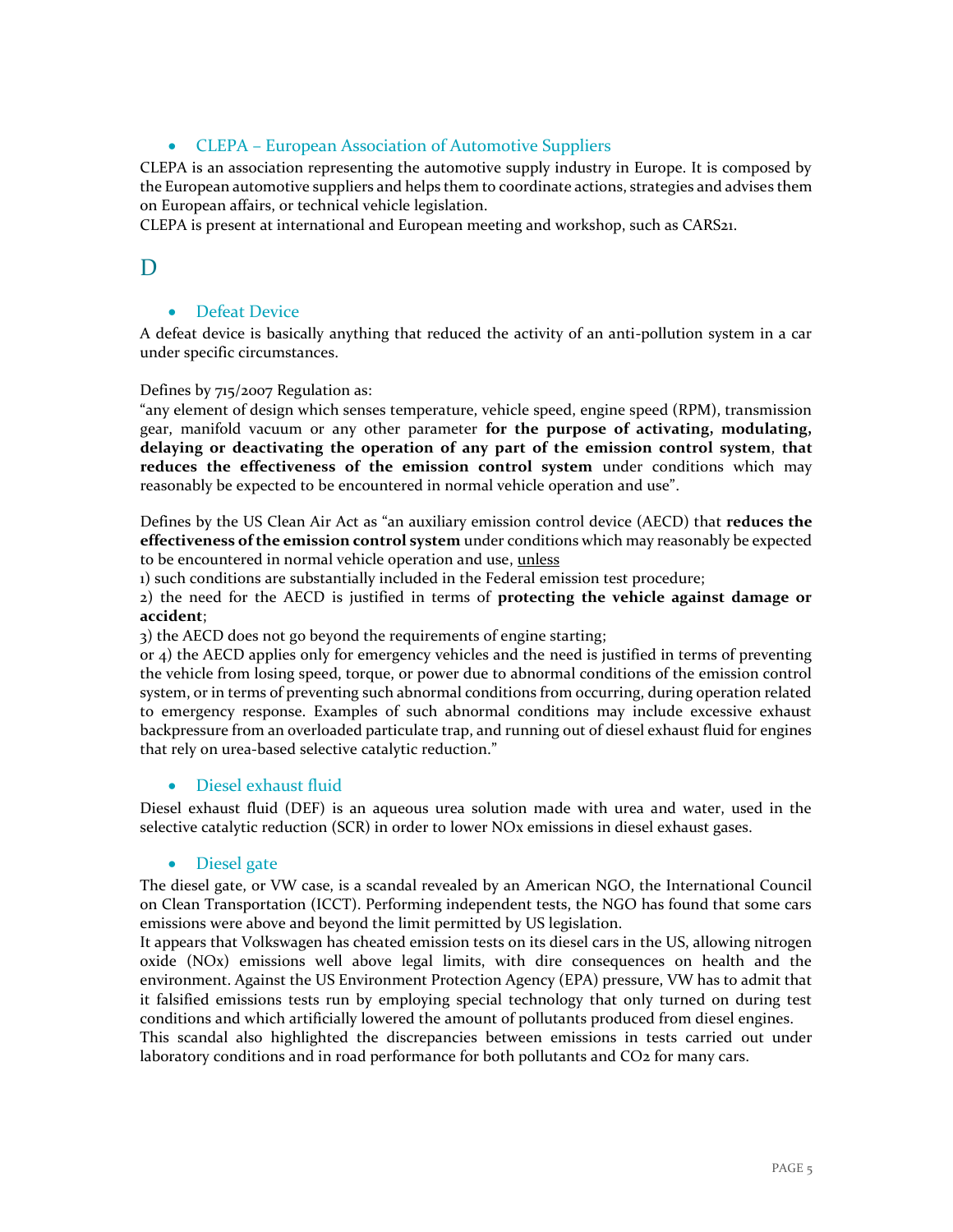### Diesel Particle Filter (DFP)

<span id="page-6-0"></span>A device to remove particle matter or soot from the combustion gases, such as the exhaust gas of a diesel engine or fireplace, carcinogenic for humans. The filter usually removes 85% or more of the soot, but it get dirty over time.

It was first considered in the 1970s and has been used on non-road machines since 1980 and on automobiles since 1985. The particle are now regularly limited since the Euro 5 standard ( $1<sup>st</sup>$  January  $2011$ ) for diesel vehicles, and since Euro 6 standard ( $1<sup>st</sup>$  September 2015) for petrol vehicles.

# <span id="page-6-1"></span>E

### • Electronic Control Module (ECM)

An electronic control module is a small electrical component that controls and monitors a number of actuators inside a vehicle's engine. It is often referred to as the brain of an engine and it dynamically regulates air and fuel mixture, idling speed and ignition timing to ensure ideal engine operation.

#### <span id="page-6-2"></span>• Engine control unit (ECU)

It is a type of electronic control unit that controls mechanism on internal combustion to ensure optimal engine performance.

#### <span id="page-6-3"></span>**•** European Council for Automotive R&D (EUCAR)

The European Council for Automotive R&D, closely linked to ACEA, represents European cars manufacturers. It is composed by the main European carmakers (like ACEA) and its major aim is "to strengthen the competitiveness of the European automotive manufacturers through strategic collaborative research & innovation".

#### <span id="page-6-4"></span>European Council for Motor Trades and Repairs (CECRA)

It is the European federation bringing together national professional associations, which represent the interests of motor trade and repair businesses, and European Dealer Councils on behalf of vehicle dealers for specific makes.

The main aim of CECRA is to promote the interests of its members and above all maintain a favorable European regulatory framework for the 336,720 enterprises of motor trade and repair businesses it represents through national associations and European Dealer Councils.

As the representative of car dealers and repairers, CECRA is part of GEAR 2030 (see above). CECRA is also registered as a lobbying organization in the European lobbies register.

#### <span id="page-6-5"></span>European emission standards

Pollutant gases are regulated and limited for each type of vehicle and is controlled by Euro Standards since 1992. Euro standards define the acceptable limits for exhaust emissions of new vehicle sold in the European Union. They are setting up by European directives staging the progressive introduction of increasingly stringent standards. The emissions limitations are controlled with standardized test cycle. The current Euro norm is Euro 6 for light-duty vehicles and Euro VI for heavy-duty vehicles.

<span id="page-6-6"></span>• European Environment Agency (EEA)

<span id="page-6-7"></span>Created in 1990, the EEA is a European agency that provide information on the environment.

#### • Eutrophication

Excess nutrient nitrogen (in the form of ammonia and nitrogen oxides) which disrupts plant communities, and leaches into fresh waters, leading in each case to a loss of biodiversity.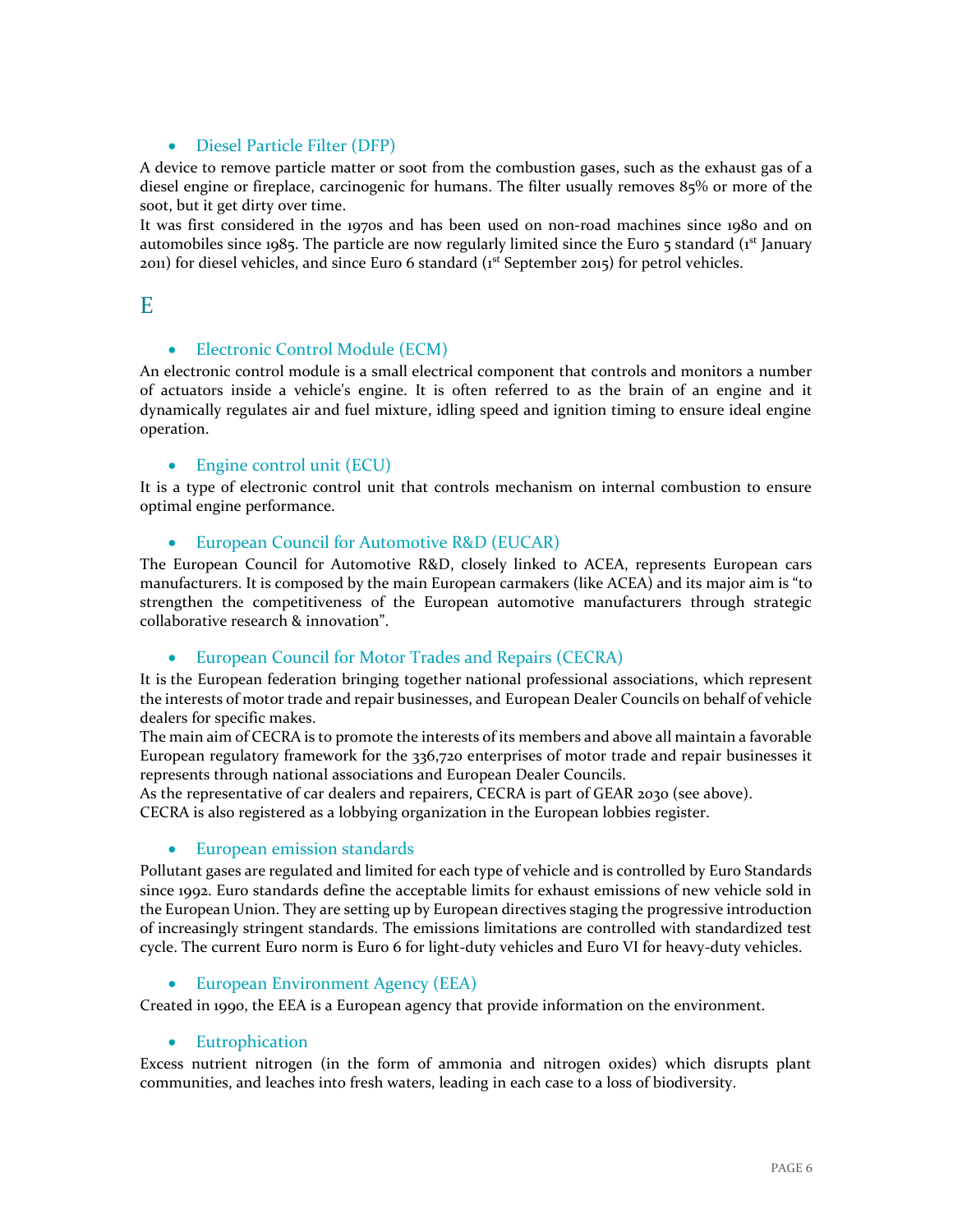### • Exhaust gas recirculation (EGR)

<span id="page-7-0"></span>EGR is an antipollution system that helps to reduce NOx by recirculating a portion of the engine's exhaust gas back to the engine cylinders. By cooling air, is reduce the temperature of the combustion, which is a cause of NOx production.

To meet current Euro standards, most of the new car are now equipped with this technology.

# <span id="page-7-1"></span>F

### • Fiat

Fiat is an Italian car manufacturer, created in 1899. After Chrysler bought Fiat in 2009, the group is now called Fiat Chrysler Automobiles.

#### <span id="page-7-2"></span>Ford

American car manufacturer created in 1903.

# <span id="page-7-3"></span>G

#### $-$ GEAR 2030

GEAR 2030 is a workshop launched in 2015 by the European Commission to boost competitiveness and growth in the automotive sector by discussing and make recommendations for the next 15 years.

#### <span id="page-7-4"></span>• GHG (Green House Gas)

Greenhouse gases (GHG) are the atmospheric gases that contribute to the greenhouse effect by absorbing infrared radiation produced by solar warming of the Earth's surface. They include carbon dioxide ( $CO<sub>2</sub>$ ), methane ( $CH<sub>4</sub>$ ), nitrous oxide (N<sub>2</sub>O), ozone (O<sub>3</sub>) and water vapor.

# <span id="page-7-5"></span>H

#### Honda

<span id="page-7-6"></span>Japanese car manufacturer created in 1948.

#### Hyundai Motors

South-Korean car manufacturer and leader in its country, created in 1967.

# I J

# <span id="page-7-7"></span>• Jaguar Cars Ltd

English car brand famous for its luxury and sporty models, founded in 1922. It is now a branch of Tata Motors, the Indian automaker, since 2008.

#### <span id="page-7-8"></span>• Jaguar Land Rover (JLR)

English car manufacturer specialized in all-terrain vehicles (ATVs) and SUV, created in 2008 from the merger of Jaguar and Land Rover, after Tata Motors' acquisition.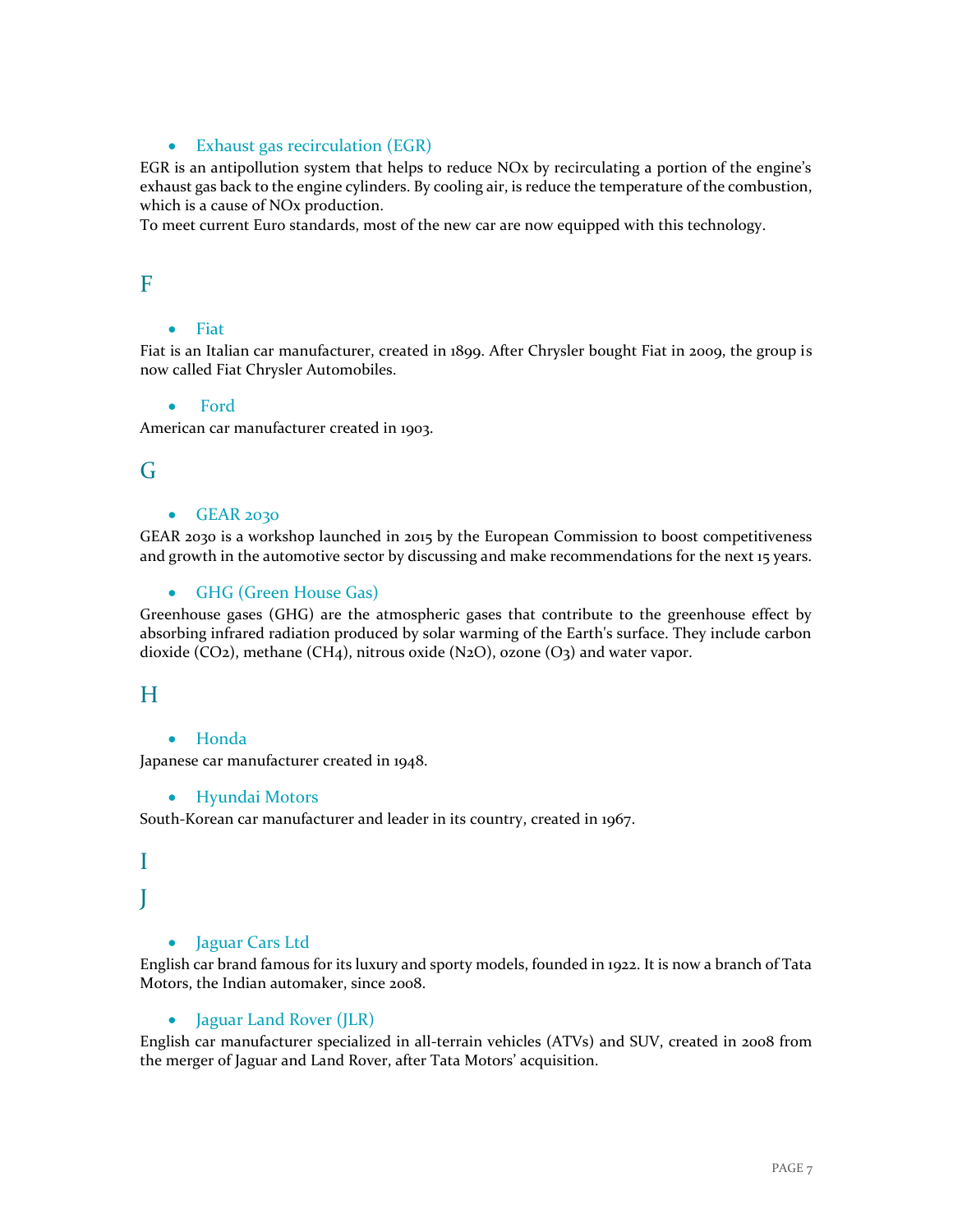# Japan Automobile Manufacturers Association Inc. (JAMA)

<span id="page-8-0"></span>JAMA is a non-profit industry association which is composed by fourteen Japanese manufacturers of passenger cars, trucks, buses and motorcycles. Is was established in 1967 and its role is to support the development of the automobile industry.

### <span id="page-8-1"></span>JRC (Joint Research Center of the European Commission)

The Joint Research Center is the in-house science service of the European Commission, independent of private, commercial or national interests. Its mission is to provide scientific and technical support to EU policy makers throughout the whole policy cycle. Their research contribute to a healthy and safe environment, secure energy supplies, sustainable mobility, innovation and growth and consumer health and safety.

# <span id="page-8-2"></span>K

# KBA (Kraftfahrt-Bundesamt – German Federal Motor Transport Authority)

The KBA approves new vehicle types and vehicle parts ; monitors the work of test centers ; runs the Central vehicle register, register of driver fitness, central register of driving licenses and the central register of tachograph cards ; draws up and publishes [statistics](http://www.kba.de/EN/Statistik_en/statistik_node_en.html) based on these registers as well as on vehicle inspections and by road haulage.

#### <span id="page-8-3"></span>• Kia Motors

South-Korean car manufacturers created in 1944. In 1998, Hyundai Motors bought Kia Motors.

#### <span id="page-8-4"></span>L

#### Land Rover

English car manufacturer founded in 1948. It is currently "JLR" since 2008.

# <span id="page-8-5"></span>M

#### Mercedes-Benz

German car manufacturers created in 1926 by three others carmakers: Daimler-Motoren-Gesellschaft, Mercedes and Benz & Cie. It merges with Chrysler between 1998 and 2006 but Mercedes-Benz is now again independent.

#### <span id="page-8-6"></span>Mitsubishi Motors Corporation

Japanese car manufacturers created in 1970. Mitsubishi has many partnerships with other worldwide carmarkers (PSA, Nissan..).

# <span id="page-8-7"></span>N

# • New European Driving Cycle (NEDC)

Test cycle for the type approval of vehicles in Europe. The NEDC is a modal driving cycle that consists of four repeated urban driving cycles (the so-called ECE-15 cycles, each lasting 195 s) and one extraurban driving cycle (EUDC) of 400 seconds duration.

Because this test-cycle was not reflecting the real-drive emissions, it has been replaced by the WLTC in September 2015 with the Euro 6 standard.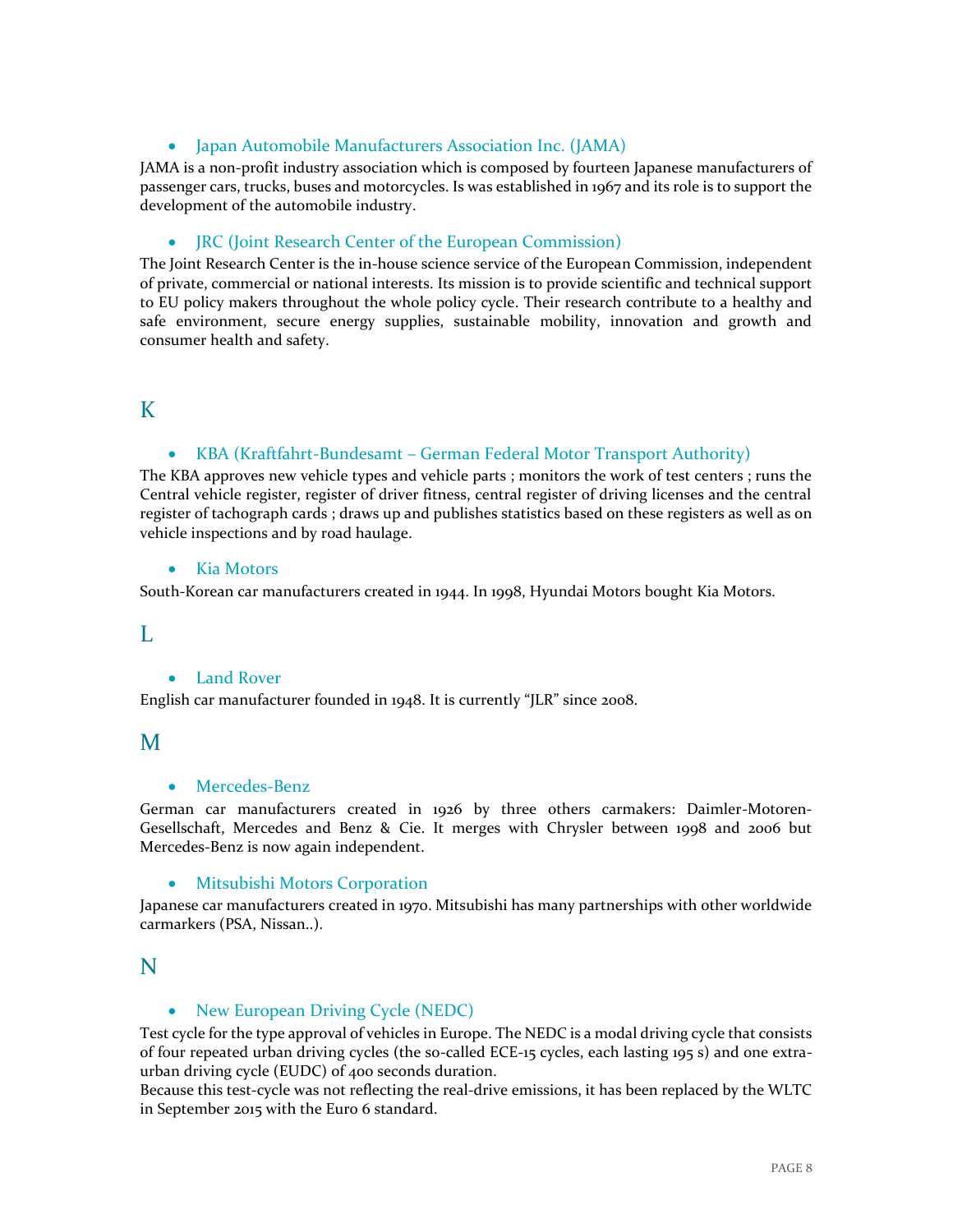#### Nissan

<span id="page-9-1"></span><span id="page-9-0"></span>Japanese car manufacturer created in 1932.

#### • Nitrogen oxides (NO<sub>x</sub>)

Greenhouse gas, atmospheric pollutant. Nitrogen oxides is formed when fossil fuel is burned at high temperatures, as in a combustion process.

The primary sources of NOx are motor vehicles – especially diesel engine –, electric utilities, and other industrial, commercial, and residential sources that burn fuels. As a pollutant, NOx can be dangerous for human health and so the environment. It can induce:

- **Smog** (Ground-level Ozone) with volatile organic compounds, heat and sunlight;

- **Acid rains** when meeting sulfur dioxide;
- **Water Quality Deterioration;**

**- Global Warming;**

- **Negative health effects**, such as: irritation of eyes and nose, damage to lung tissue and reduction in lung function, asthma, shortness of breath, heart attacks, premature death…

<span id="page-9-2"></span>• Not-to Exceed (NTE) standards

<span id="page-9-3"></span>United-States of America's standards adopted by the EPA to control heavy-duty engine emissions.

#### • NOx storage catalytic converter (NOx trap)

The catalytic converter is an after treatment technology that absorbs the NOx with a chemical process.

<span id="page-9-4"></span> $\Omega$ 

#### • Opel

<span id="page-9-5"></span>German car manufacturer and branch of the american General Motors, created in 1862.

#### Ozone

Ozone is formed through chemical reactions between volatile organic compounds (VOCs) and nitrogen oxides (NOx) in the presence of sunlight and which accumulates at low altitudes.

#### <span id="page-9-6"></span>P

#### • Particulate matter

Small soot particles primarily composed of carbon. They are smaller than 10 or 2.5 micrometer (PM10 and PM2.5). According to the World Health Organization (WHO), they are carcinogenic for humans because they infiltrate deeply into the lungs.

They appear mostly on diesel vehicles, so they are equipped with a diesel particle filter.

<span id="page-9-7"></span>The particle are now regularly limited since the Euro 5 standard (1 January 2011) for diesel vehicles, and since Euro 6 standard (1 September 2015) for petrol vehicles.

#### Passenger car

Refers to a road motor vehicle, other than motor cycle, intended to carriage of passengers and designed to seat no more than nine persons (including the driver).

#### <span id="page-9-8"></span>• PEMS (Portable Emission Measurement System)

PEMS is a technology to measure the tail-pipe emissions of light-duty vehicles as they occur on the road during normal vehicle operation and use.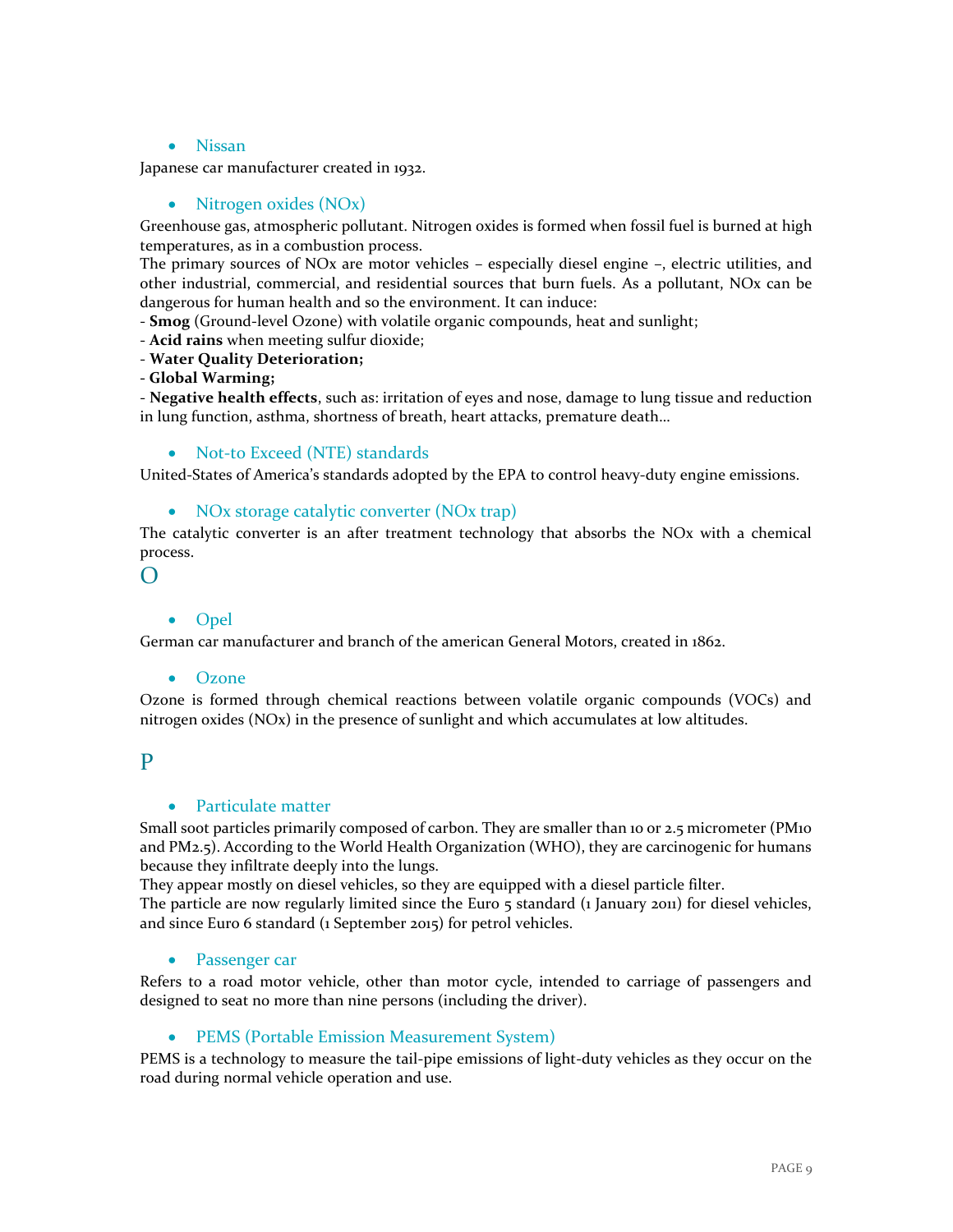<span id="page-10-0"></span>It is used since the Euro VI regulation in 2009 and as a mandatory part of the type approval of heavyduty vehicles since 2011.

#### • Pollutants

<span id="page-10-1"></span>A physical, chemical or biological element that causes discomfort or a problem in a milieu and deterioration of the environment quality.

#### • PSA group

French car manufacturer created in 1965 (Peugeot). Peugeot bought Citroen in 1976.

# $\overline{O}$

# <span id="page-10-2"></span>R

#### • Random-cycle testing

Refers to any test procedure that employs driving cycles composed of randomly or semi-randomly arranged short trips to measure the tail-pipe emissions of lightduty vehicles on chassis dynamometers in the laboratory.

#### <span id="page-10-3"></span>• Registration

The permanent or temporary administrative authorisation for the entry into service in road traffic of a vehicle, including the identification of the vehicle and the issuing of a serial number;

#### <span id="page-10-4"></span>Renault

<span id="page-10-5"></span>French car manufacturer officially created in 1899.

#### • RDE (Real-Driving Emissions)

The European Commission sets up in January 2011 the Real-Driving Emissions - Light-Duty Vehicles (RDE-LDV) working group with the aim of developing a complementary emissions test procedure for light-duty vehicles. Real-driving emissions are measured with a Portable Emissions Measurement System (PEMS).

The RDE procedure shall be applicable at type approval to ensure that the vehicle emissions control technologies are functional under real-driving conditions.

# <span id="page-10-6"></span>S

#### • Selective-catalytic reduction system (SCR)

It is a post-combustion technology treatment for diesel vehicles to reduce their emissions of NOx. The use of SCR system is common on new vehicles, in order to meet Euro 6 requirements. This system works with the use of a SCR catalyst, an auxiliary oxidation catalysts, and urea injection

system which supplies urea solution upstream of the SCR catalyst, composed of Diesel Exhaust Fluid and AdBlue. The NOx is converted into harmless nitrogen (N2) and water. It also helps to minimize particulate matter (PM). Since 2006, it permits to trucks to respect Euro IV and Euro V. SCR system is also use now on certain light-duty vehicles.

#### <span id="page-10-7"></span>• Smog

The smog is a dark and heavy "haze", which often reduce visibility, driven by industrialization, rising living standards and urbanization. It affects urban centers of the biggest cities.

Smog has terrible consequence on human health. It significantly increases the risk of asthma,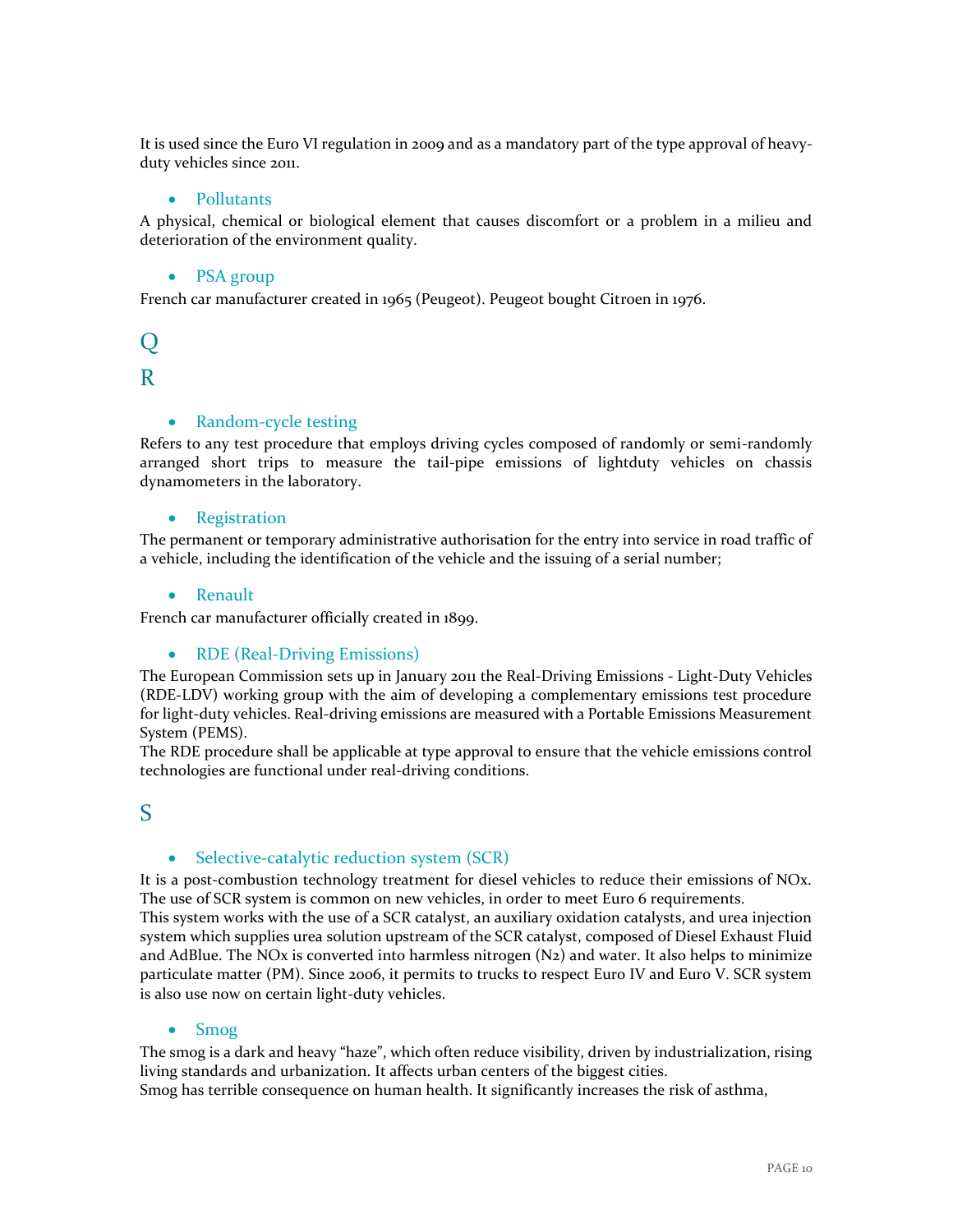### • Suzuki

<span id="page-11-0"></span>Japanese manufacturer of motorbikes, cars and boat engines, created in 1909.

<span id="page-11-1"></span>T

### Technical Committee of Motor Vehicles (TCMV)

<span id="page-11-2"></span>Regulatory Committee of the European Union where all the Member States are represented.

• Technological-optimism

<span id="page-11-3"></span>Theory that no ecological, environment trouble can resist to the power of technology.

• Technology neutrality principle

<span id="page-11-4"></span>Public power cannot support one type of technology more than another.

#### • Thermo windows

Device used to switch off emission control systems under certain ambient temperatures order to protect the engine. Considered as a defeat device, but a legal one (article 5§2 715/2007 Regulation), thermo windows vary depending the manufacturer. For example, antipollution system for NOx in Renault's Euro 6 cars (EGR) only works in an optimal way between 17 °C to 35 °C, whereas Mitsubishi's antipollution system works well between  $-7$  to  $+50^{\circ}$ C. Despite such a difference between thermo windows, both are "legal defeat device", according to article 5§2 a) of Regulation 715/2007.

According to article 5§2 a) exemption, such defeat device can be allowed where *"the need for the device is justified in terms of protecting the engine against damage or accident and for safe operation of the vehicle".* In this case, it allows automakers to reduce emissions control systems' effectiveness to prevent condensation buildup in the catalytic converter during low ambient temperatures.

#### <span id="page-11-5"></span>TNO

Independent research organisation based in the Netherlands and created in 1932 in order to innovate in five branches in a sustainable way: industry, healthy living, urbanisation, energy and defence, safety & security.

#### <span id="page-11-6"></span>• Toyota

<span id="page-11-7"></span>Japanese car manufacturer created in 1937.

#### • Type-approval

The European approval scheme is based on the concept of 'type approval'. This process provides a mechanism for ensuring that vehicles meet relevant environmental, safety and security standards. The EC type-approval is a procedure whereby a type-approval authority certifies that a type of vehicle, system, component or separate technical unit satisfies the relevant administrative provisions and technical requirements.

One production vehicle, but not every single vehicle, will be test as being representative of the 'type'. A number of performance requirements will apply to a given vehicle type ranging from tyres through to exhaust emissions and braking systems

The car manufacturers have to follow a strict process to reach the type-approval. When they achieve, they had a certificate of conformity, and this type of car can thus be sell and register in European countries.